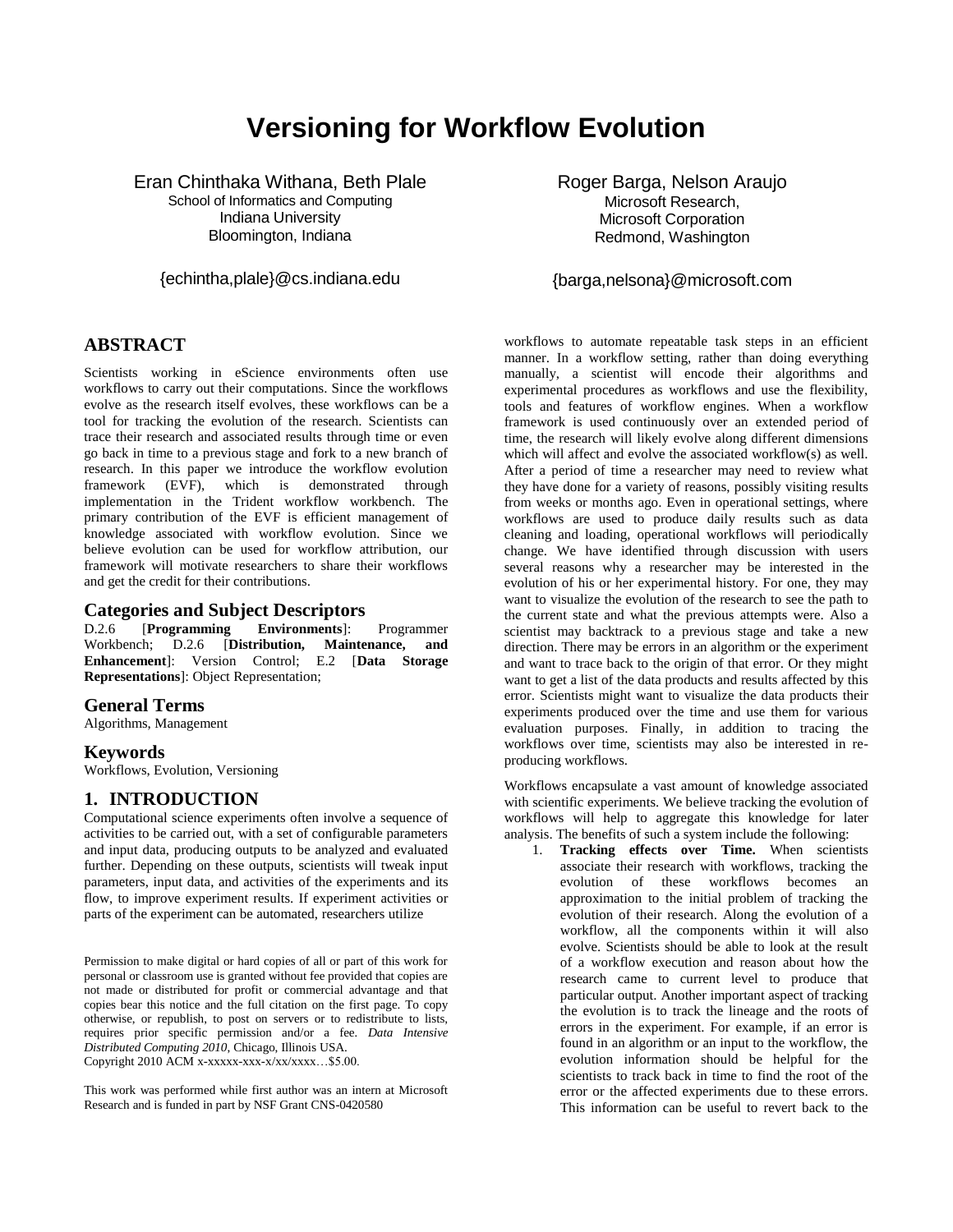last known good configuration and then start research from that point onwards.

- 2. **Comparing results.** A given research line might evolve in more than one direction. It is really important to understand the changes on these directions by comparing the difference between the outputs of two or more versions of the same research. For example, given two outputs of two different versions of a workflow, one should be able to deduce the reason for the difference between the two results by looking at the lineage information.
- 3. **Attribution.** When a workflow is executed, attribution information such as who performed the experiment, who owns or created the workflow, who owns the data products, etc., can be gathered. This attribution information will later be useful to track down the issues or to give proper credit to the original owners. Also, while carrying out experiments it is becoming more common to reuse subset graphs within a workflow Scientists can utilize not only the algorithms and implementations developed by others, but also the data products generated including optimally derived model parameter configurations. For example, in natural language processing, researchers will use bilingual corpora published by standard bodies to test their algorithms. This reuse of a public corpus will reduce effort but will increase its acceptance. In research, it is not only the technical aspects that will matter; sharing and attribution of research can and should be an integral part of research. We can access and download subset graphs from sources like myexperiment.org [17] to reduce development costs. Tracking this kind of contribution within our evolution framework will not only provide a way to track contributions, but also to track attribution for proper accreditation to the contributors. This last point we believe is an important aspects of scientific research from social point of view. At the same time, scientists in some domains are already motivated to publish their work and like to see their work being appreciated and attributed properly. We believe a workflow evolution framework should also support work attribution. If a workflow uses work from other research, current workflow should have a way of attributing to previous work.

In this paper we introduce the Workflow Evolution Framework (EVF) and versioning model to help scientists manage knowledge encoded in their workflow executions. We show that versioning can be done efficiently. We discuss its implementation and use for tracking changes to the images in a Microsoft Word document.

The remainder of this paper is organized as follows. Section [2](#page-1-0) discusses related work. Section [3](#page-2-0) introduces a couple use cases that have motivated our research and Section [4](#page-2-1) explains the conceptual model which enables knowledge management in workflow evolution through versioning. Section [5](#page-3-0) discusses the architecture of our system and Section 6 evaluates several versioning options. Section [7](#page-8-0) concludes with a summary and discussion of future work.

#### <span id="page-1-0"></span>**2. RELATED WORK**

Numerous workflow orchestration and composition tools exist [18][4][11][12][7]. The tools provide different feature sets and selection of a given tool often depends on the usability of a tool in a user's particular domain. Workflows have become so useful that they have become part of almost every major e-Science platform [13][14]. Workflows define the machinery for coordinating execution of scientific services and linking together the resources involved in an experiment. Workflows also help the scientists encode repetitive tasks enabling them to focus on the science. Once created, most workflows can be shared with others, which helps establish best practices, but also improves the productivity of the entire research community.

The information model of workflow evolution shares a lot in common with provenance collection frameworks [29][14]. Both capture a task graph and can contain information about the environment in which the task graph will or has executed. A significant difference between the two is that workflows are a plan where provenance is a record of execution [28]. Workflow information is gathered in advance of a run; provenance information is collected on the fly sometimes with and sometimes without the benefit of workflow information. Information collected using the proposed workflow evolution framework can complement provenance collection. The workflow evolution framework can be a value to a provenance system as it uses a single form to represent the workflow so can be mined more easily than can workflow scripts which are babel of formats and languages. Since most workflow frameworks require explicit invocation of provenance handlers to capture provenance, researchers argue for the automatic generation of provenance data by workflow enactment engines that can be managed through underlying storage services [6].

Researchers are interested in lineage information because this information is important to properly document the scientific experiments [8]. The Earth System Science Workbench [16] uses lineage information to detect errors and determine the quality of the data sets. The CMCS [24] system uses lineage information to establish the pedigree of the datasets they were using. Workflow evolution itself has been studied. VisTrails [15] for example provides functionality to capture and track workflow evolution. The tool also provides a workflow orchestration environment for visualization experts to compose workflows. The data model[30] of Vistrails captures steps in the creation and exploration of visualizations, whereas our model takes a data centric approach, capturing the artifacts in an experiment and the relationships between them. Also to our knowledge VisTrails does not support attribution such as we do through tracking the contributions to workflows. Casati [9] introduces the dynamic aspects of workflow evolution within a workflow engine with emphasis on the complexities of evolving workflows when under the condition of running instances. We examine the problem in a slightly more abstract sense and limit our examination to static workflows. We define workflow evolution over an extended time duration and are not limited to the runtime of an average workflow.

Versioning has been applied at the application level[26], the file system/database level[10] and at the disk storage level[14]. For efficient implementation of versioning, a system must identify the objects to be stored, and consider the methods to store, represent and retrieve versioned objects. Systems have saved an object (or a copy of the object) as a version[20][21][26][28],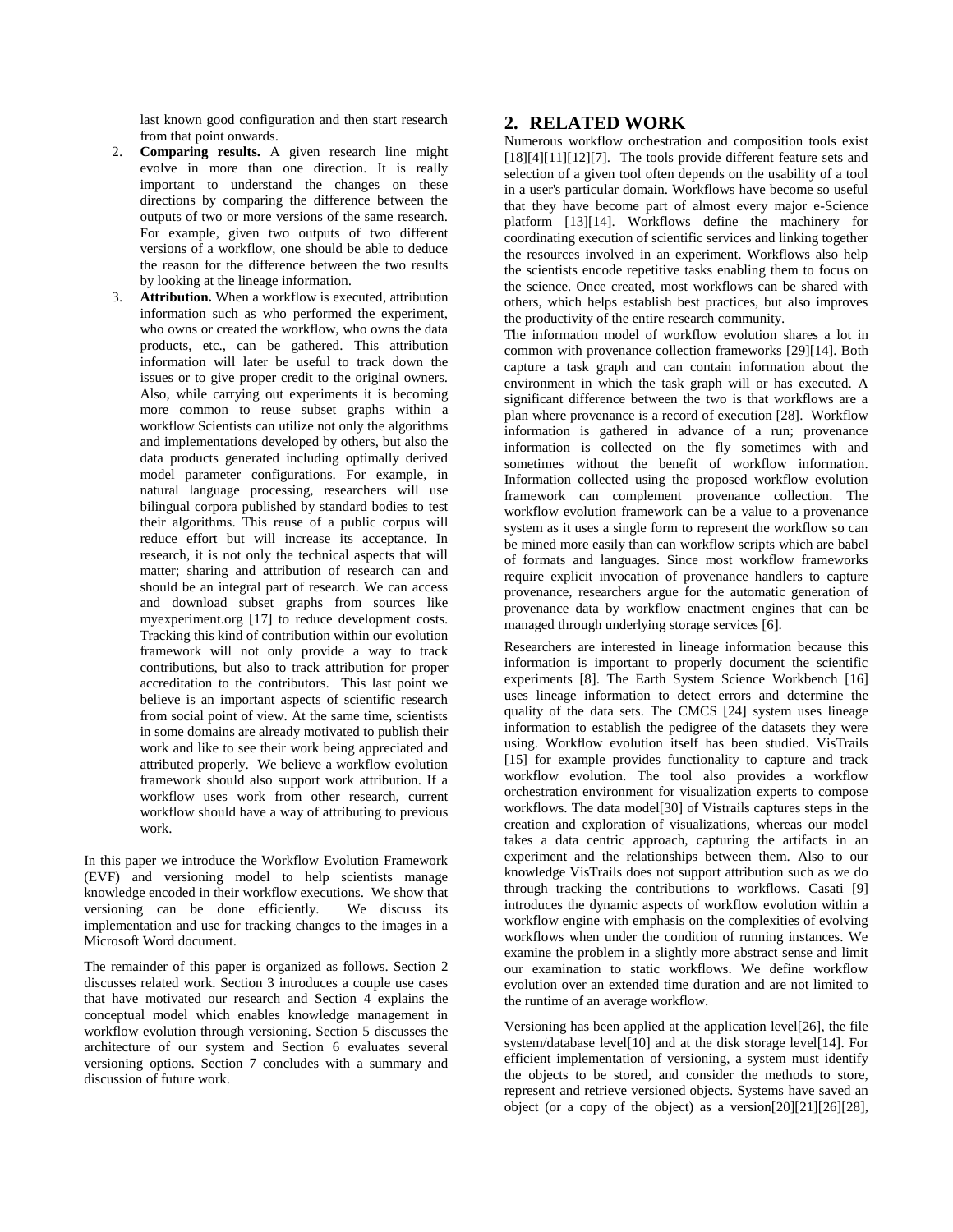using delta computation[3][19][22] for versioning objects within the systems. The Elephant file system[26], has a novel versioning strategy positing that different types of files need different versioning strategies. In our system, as we demonstrate in the performance evaluation, there are advantages to supporting multiple versioning techniques. Different models of versioning systems have been proposed, depending particularly on the requirements of the system that they will be used. For example, S4[19] focuses on securing the versioned objects and Sprite LFS[25]focuses on lowering the disk access overhead for small writes. We focus on optimal versioning within an eScience, workflow driven setting.

#### <span id="page-2-0"></span>**3. USE CASES**

There are two use cases that have been particularly useful in motivating our research. We discuss them here.

#### **3.1 Supporting Research Reproduction**

Research papers can contain numerous graphs, charts, and images, but it can be difficult to determine the lineage of a figure, particularly once time has passed and it is a colleague who is interested. The reasons for this are several, 1.) The artifacts associated with the figure including metadata about the versions and locations of inputs, parameters, workflows, etc. are not recorded or tracked, 2.) If the information is available, collecting the data and getting it into an executable state is difficult for a third party who wants to reproduce results, and finally 3.) If there is a change to parameters or any other artifact, the interested party will have to manually run the experiments, copy the results and re-insert into the paper.





Inserted Workflow Outputs:



**Figure 1: Embedded Reproducible Workflow with Output**

If instead the workflow and metadata of a final graph or image are embedded into the research paper itself, and if a framework exists to regenerate the graph, it introduces functionality not previously available will be an important value addition to both the readers and the authors of the paper. To enable reproducing of research, we implemented a Microsoft Word® plug-in, shown in Figure 1 as an aid to users to embed regeneration workflows into their research manuscripts. Once included, user can insert the outputs of these workflows, like visualizations of the results, into the Word document. Figure 1 shows an embedded workflow inside a word document, together with the output visualization of the workflow and meta-data to re-generate the workflow. At a later time, the reader or author himself or herself can re-execute the embedded workflow to re-produce the results. The plug-in enables a user to re-run the embedded workflow on a Trident server. The add-in can be used to organize jobs, results, and workflow from various Trident servers, helping to more easily manage research.

# **3.2 Scientific Workflows**

Linked Environments for Atmospheric Discovery (LEAD) [13] pioneered cyber-infrastructure for adaptivity in response to the immediate needs of understanding emerging severe storm patterns. It developed a workflow system, later based on Apache ODE, and a data subsystem that enabled workflows to bind to the latest atmospheric observational data. Many of the workflows preferred by users included the Weather Research Forecast model (WRF) [23], which is configured to generate a forecast that is valid anywhere from 3 hours to 4 days. The models require a complex set of inter-connected parameters (stored as Fortran "namelist" files) as input to properly initialize the model. Once a model is run, a researcher may revisit the namelist file to achieve more optimal performance for instance. Our proposed framework will help the researcher understand the lineage of the workflow, the data and parameters related to a given output result, and the sources of data. If the researcher needs to change a set of parameters, the framework should enable him to go back in time, pick an old version, and create a new branch to carry experimentation in a new direction. These use cases motivate the overall EVF framework. In the next section we introduce the versioning model underlying EVF.

# <span id="page-2-1"></span>**4. VERSIONING MODEL**

# **4.1 Model**

For workflow-based research to be reproduceable, a versioning strategy needs to consider the workflow and the associated data products, parameters, configurations and executable should exist, and be bound together. The Trident Workflow Evolution framework, where we implemented EVF, supports reproducibility by persisting all information about previously executed experiments. If the underlying data management services enables accessing of versioned data products, then using EVF a scientist can re-run previously executed experiments.

This versioning model [\(Figure 2\)](#page-3-1) is built on two orthogonal dimensions of workflow evolution, namely direct *evolution* and *contributions*. *Direct evolution* occurs when a user of the workflow performs one of the following actions:

- 1. Changes the flow and arrangements of the components within the system
- 2. Changes the components within the workflow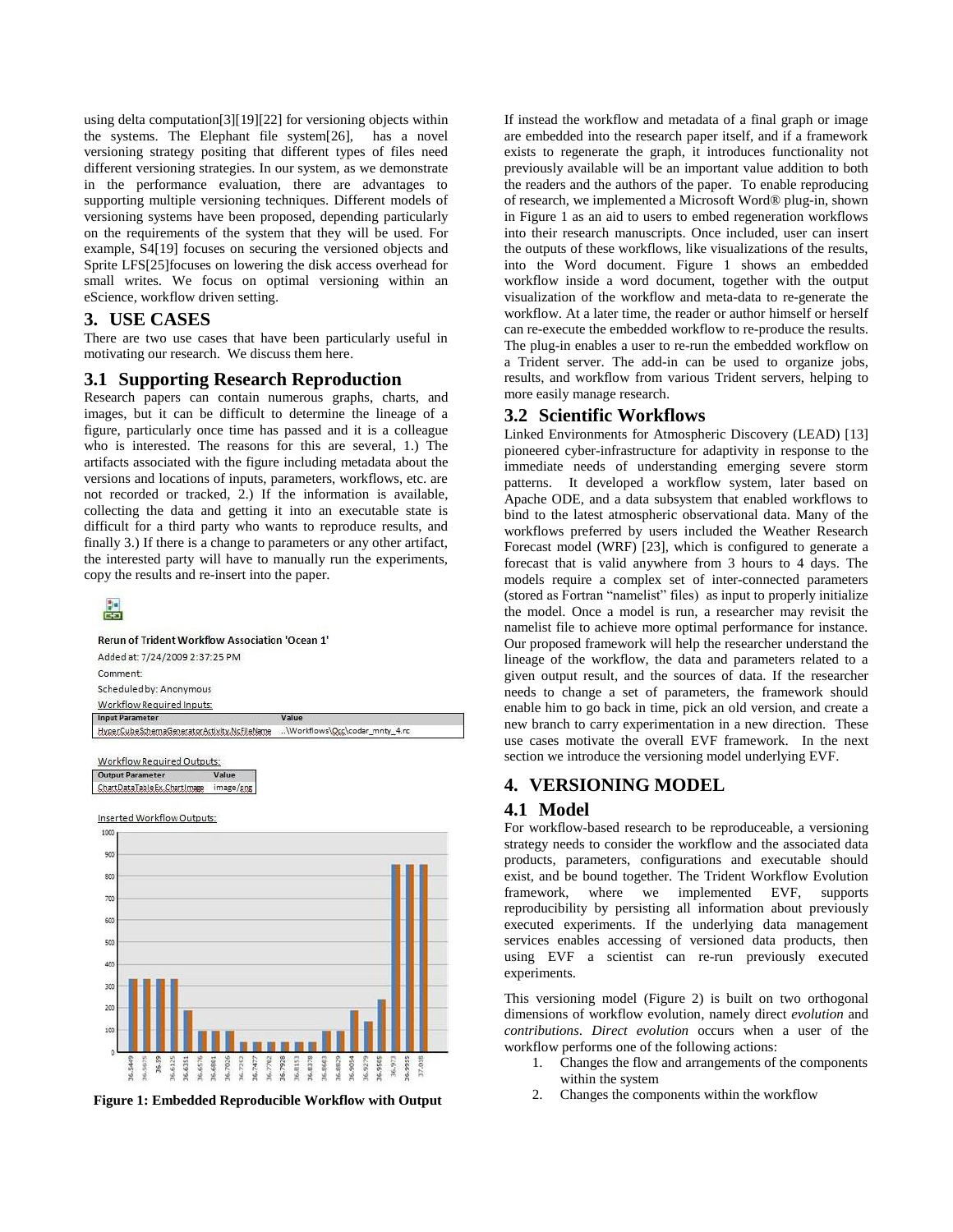3. Changes inputs and/or output parameters or configuration parameters to different components within the workflow

For example, a scientist might change the implementation detail of an algorithm used within the system, and add that component to the workflow, removing the previous one. *Direct evolutio*n will primarily come from a researcher's direct involvement in the research that is being tracked. On the other hand *Contributions* will track components that are reused from previous system. For example, a scientist may extract a BLAST processing module from an existing workflow available on the Web and use it within his workflow. Or he may create a new branch from the current research and take the research to a new direction. In either case, the research he was doing to that point will be a contribution to the new branch created.



**Figure 2: Versioning Data Model within EVF**

<span id="page-3-1"></span>One of the unique features in EVF is that it tracks both "direct evolution" and "contributions" to research. Together this contributes towards the existing eco-systems to acknowledge each other's contributions to the existing research and also encourages scientists to share and use existing work. Versioning of workflows and related artifacts is done at three separate stages of execution.

- 1. User explicitly saves the workflow
- 2. User closes the workflow editor
- 3. Executing a workflow in the editor: since workflow instances should always be associated with a workflow, EVF requires all the workflows to be saved and versioned before executing them.

This level of granularity will not capture all minor edits to a workflow, but in applying EVF in the use cases discussed in Section [3h](#page-2-0)as established a level of sufficiency for this level of versioning for later retrieval and workflow evolution. Figure 2 gives the data model used for versioning of objects and the relationships between them. This model is designed such that all the artifacts related to an experiment can be captured and versioned using this model. Features of the model include the following:

 Each workflow a user creates and the execution of that workflow is recorded inside the system, together with the associated meta-data containing information like

who own/ran the experiment, the time frames, validity period, etc.,

- Each workflow execution is associated with the workflow template used to run the experiment.
- All the data products used and generated in a workflow execution is associated with the corresponding workflow instance, enabling to track them back later.
- Each workflow has links to the direct evolution (unless it is the first workflow in the evolution), which will point to the next version of the workflow, if any, and to the contributions. These contributions track the previous work this workflow is using inside it attributing to the previous work.

All information is persisted in a registry, such as the Trident Registry. A new version of a workflow will be saved within the registry creating the next version when the user explicitly decides to save the workflow. But information about workflow instances and data products will be saved automatically.

The registry implementation must support the security and privacy of the information stored in it. In our implementation, the registry enforces a user role based authentication and authorization scheme to enforce the security and privacy information. But the user retains the ability to share his information among selected set of users or all the users.

## <span id="page-3-0"></span>**5. ARCHITECTURE**

Before discussing the details of implementation, we introduce the Trident research platform used to evaluate EVF.

## **5.1 Trident Research Platform**



**Figure 3: Key Elements of Trident Architecture**

The aim in designing Trident has been to leverage existing functionality of a commercial workflow management system to the extent possible and focus the development efforts only on functionality required to support scientific workflows. The result is a smaller code base to maintain going forward, improving sustainability and manageability of the project, and an improved understanding of requirements unique to scientific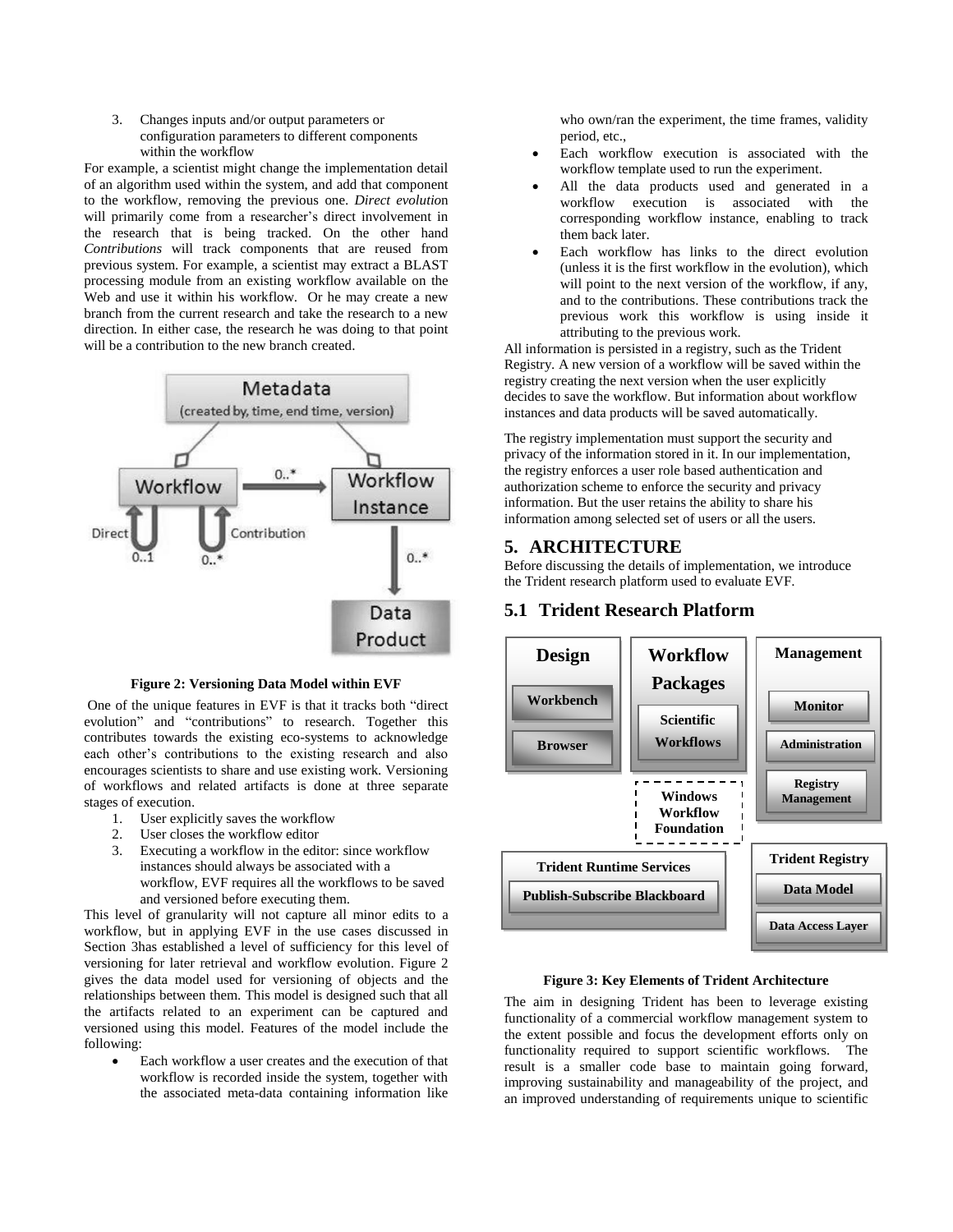workflow. Trident is implemented on top of Windows Workflow (WF) [5], a workflow enactment engine included in the Windows operating system. The Windows WF extensible development model enables the creation of domain specific activities which can then be used to compose workflows that are useful and understandable by domain scientists. The key elements of the Trident architecture (shown in Figure **3)** include a visual composer and library that enable scientists to visually author a workflow using a catalog of existing activities and complete workflows.

The Trident registry serves as a catalog of known data sets, services, workflows and activities, and compute resources, as well as maintains state for all active workflows. It also enables searching for artifacts cataloged in it. With the use of data providers, it enables the integration of new data sources into Trident. These data providers can also be used to import or convert data from different formats to be used inside workflows.

An execution engine exists in Trident that supports launching workflows remotely and according to a schedule. Administration tools allow users to register and manage computational resources, publish workflows for external use, and track all workflows currently running or recently completed. Users can schedule and queue workflow execution based on time, resource availability, etc. A set of community tools includes a web service that enables users to launch workflows from any web browser and a repository that facilitates the publishing and sharing of workflows and workflow results with other scientists which integrates with myExperiment.org [17]. At the lowest level, Trident has a data access layer that abstracts the actual storage service that is in use from the running workflows. The data access layer is extensible and currently Trident supports a default XML store and SQL Server for local storage, and Amazon S3 [1] and SQL Server Data Services (SSDS) [2] for cloud storage.

Workflow Foundation provides several runtime services which can be used as required by attaching the service implementation to the workflow runtime. Two of the most useful for our implementation of Trident are a *tracking service* which enables event based tracking of a running workflow through the use of extensible tracking profiles, and a *persistence service* which allows the workflow executor to serialize and restore the entire working state of an in-progress workflow, allowing the executor to pause and resume workflows and archive intermediate state to any capable storage device.

#### **5.2 Versioning Architecture**

We implemented the Trident Workflow Evolution Framework (EVF) within the Trident Workflow Workbench [7] to demonstrate practicality of achieving the objectives of versioning efficiency. The versioning model of EVF is integrated into the Trident data model as shown in (Figure 4). This architecture can version files locally or can use the versioning capabilities of an external local or remote versioning system. After the integration, any object saved in to Trident registry is automatically versioned and can be retrieved later. Meta-data stored inside the framework enables the retrieval of any version of a given object. Figure 5 demonstrates the changed object view within Trident registry, enabling the access of versioned objects. In the example shown, in Figure 5, the ocean workflow has four different versions. Three versions refer

to the versions in the "Direct Evolution" and Ocean Branch workflow refers to a branch created in the evolution of the workflow.



**Figure 4: Trident Evolution Framework Architecture**

#### *5.2.1 Implementation*



**Figure 5: Versioned Ocean View Workflows in Service Registry**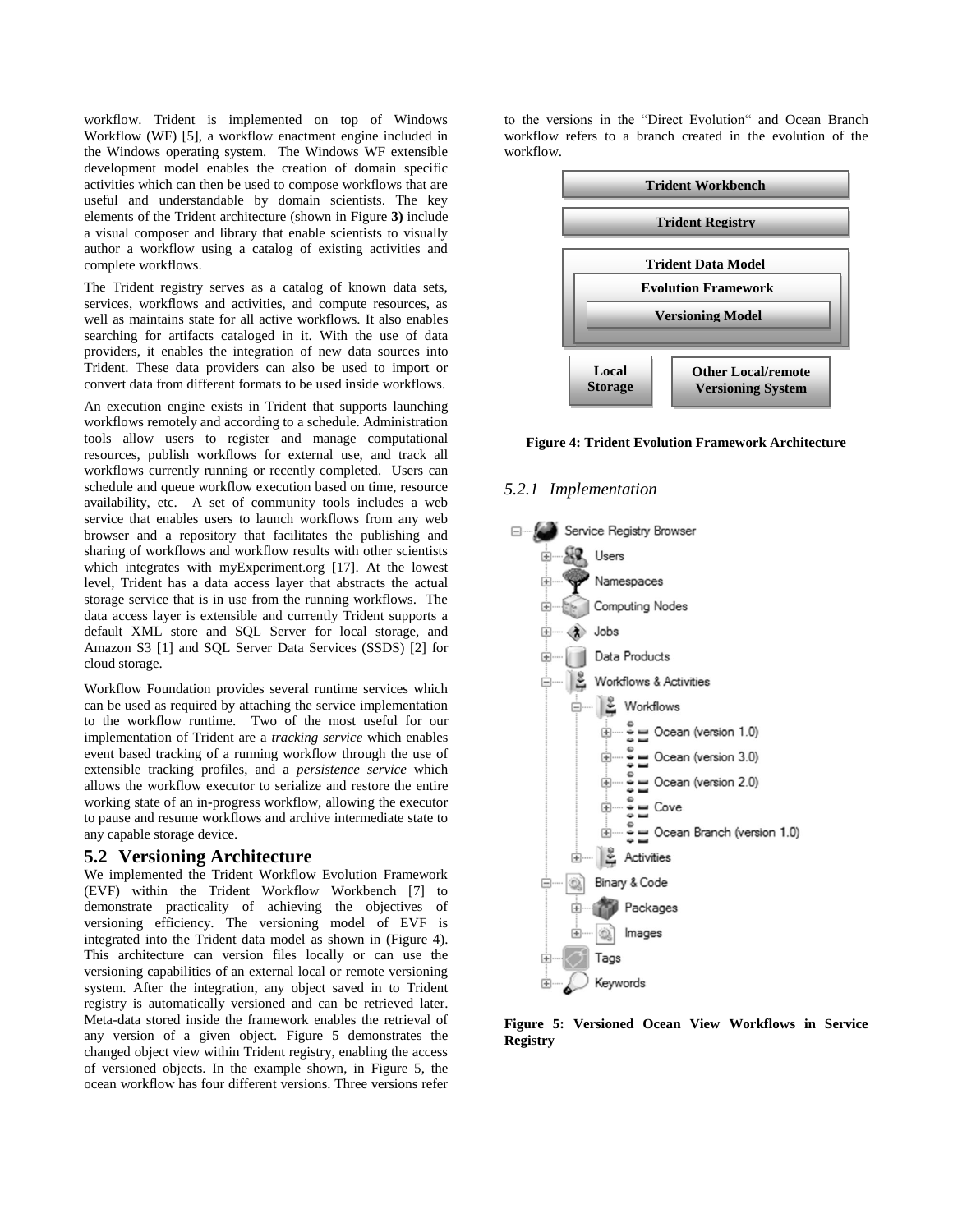| Ocean                             |                      |                                              | <wf:sequentialworldlowactivity<br>xmlns="http://schemas.microsoft.com/research/2007/ScientificWorkflow"</wf:sequentialworldlowactivity<br>                                                                                                                                                |
|-----------------------------------|----------------------|----------------------------------------------|-------------------------------------------------------------------------------------------------------------------------------------------------------------------------------------------------------------------------------------------------------------------------------------------|
| Created By                        | t-eranc              |                                              | xmlns:wf="http://schemas.microsoft.com/winfx/2006/xaml/workflow"<br>xmlns x="http://schemas.microsoft.com/winfx/xaml">                                                                                                                                                                    |
| Created Time                      | 8/5/2008 12:14:31 PM |                                              | <wf:sequenceactivity x:name="XmlLoadSequence"><br/><hypercubeschemageneratoractivity <="" td="" x:name="SchemaGen1"></hypercubeschemageneratoractivity></wf:sequenceactivity>                                                                                                             |
| End Time                          | 8/5/2008 12:14:40 PM |                                              | NcFileName="C:\WFData\NetCDF\codar_mnty_4.nc"<br>Variables="u,NcFloat,v,NcFloat" XDimName="latitude"                                                                                                                                                                                      |
| Version                           | 2.0                  |                                              | YDimName="longitude" ZDimName="" TDimName="time"<br>XDim Type="NcFloat" YDim Type="NcFloat" ZDim Type=""                                                                                                                                                                                  |
| Instances<br>8/5/2008 12:14:34 PM |                      | Data Products<br>Job Summary                 | SchemaGen1, Path=HyperCubeSchema}" x:CDFReader="{wf:ActivityBind<br>SchemaGen1, Path=NetCDFReader}" XDimension="latitude"<br>YDimension="longitude" ZDimension="" TDimension="time" /><br><hypercubetodatatable <="" th="" x:name="Transform1"></hypercubetodatatable>                    |
|                                   |                      | Smoker Assoc GLMM<br><b>Workflow Details</b> | InputHyperCube="{wf:ActivityBind CubeGen1,Path=HyperCube}"<br>CollapseX="false" InvertData="true" /> <chartdatatable<br>x:Name="Chart1" InputDataTable="{wf:ActivityBind<br/>Transform1, Path=OutputTable)" Title="Current Flow"<br/>ArchiveChartResults="true" /&gt;</chartdatatable<br> |
|                                   |                      |                                              |                                                                                                                                                                                                                                                                                           |

**Figure 6: The Workflow Evolution View**

In this section we will explain the implementation of the concepts of our EVF framework within the Trident Workflow Workbench [7].

Scientists use Trident Workflow Composition and Execution environments to create, edit and execute workflows. EVF is integrated into both Trident composition environments and to the service registry. Once the user is done creating a new workflow or modifying an existing workflow, he is required to save it to the service registry. A user can also retrieve an existing workflow from the registry. These retrieved workflows can be ones he created or can be download from Web resources like myexperiment.com. Once the scientist has the workflow, he will then execute it within Trident workflow execution environment. All the data products and execution variables will be tracked and automatically stored within service registry. Evolution of workflows will be recorded and can be viewed from the service registry. Once the user goes into the service registry, he will see all the workflows categorized by the name of the workflow.

Figure 5 shows the view of Trident Registry, showing the evolution of an Oceanography workflow. There are two versions created so far and also research is progressing along a different direction with "Ocean Branch" workflow. To check the workflow evolution, user will select the intended workflow and asks for workflow evolution. Figure 6 shows the timeline view implemented within EVF. Our framework will display,

- 1. A time line view of the workflow
- 2. Meta data for each and every version of the workflow, containing information on who created, the time duration it was active and the version
- 3. For each of the version, user will see the workflow instances created using it and the data products consumed and generated within them. User will have the options of visualizing the data products, stored as images, generated within them
- 4. Related contributions associated for each and every workflow and the direct evolution information

Time-line view (shown in 6) enables navigation, through time, by moving the time slider back and forward. This view also enables see all results that a particular workflow version created, along with the ability to select a result and track back to the workflow version that created it.

#### **5.3 Architectural Features**

The architectural features enabling the workflow evolution for the management of the knowledge associated with workflow executions and management are several, and are provided in more detail below.

**Unique Association of Research Artifacts to Workflows:** Once a workflow is executed, it is very important to associate the relevant data, parameters, configuration information and also the meta-data capturing information on who performed the experiment, when and where the output was saved, etc.,. In addition to these information related to the current instance of the workflow, we also need to keep track of the lineage of the workflow itself. These unique associations will not only help to manage the knowledge associated with the workflow, but also will help to re-produce the same research at a later time. Within the EVF framework, we enable these unique associations by recording this information inside our information model.

**Automatic Versioning:** EVF helps scientists to version workflows as and when they edit them. This enables a researcher to later retrieve a previous workflow for viewing or to create new branches from the previous workflows to take them in a new direction. Versioning of the workflow templates inside EVF is comparable to a typical version control system, but EVF also has the ability to work with other versioning systems to support different versions of the data products. EVF provides clearly defined extension points to add new versioning systems. Once a data provider, capable of versioning data products, is registered with the system, EVF will save enough information to retrieve a given version of a data product. When EVF is associating data products with workflow executions, it will also include this versioning information, so that the correct version of the data product can be retrieved later, in case the scientist is interested in reproducing the research. Also if an extension is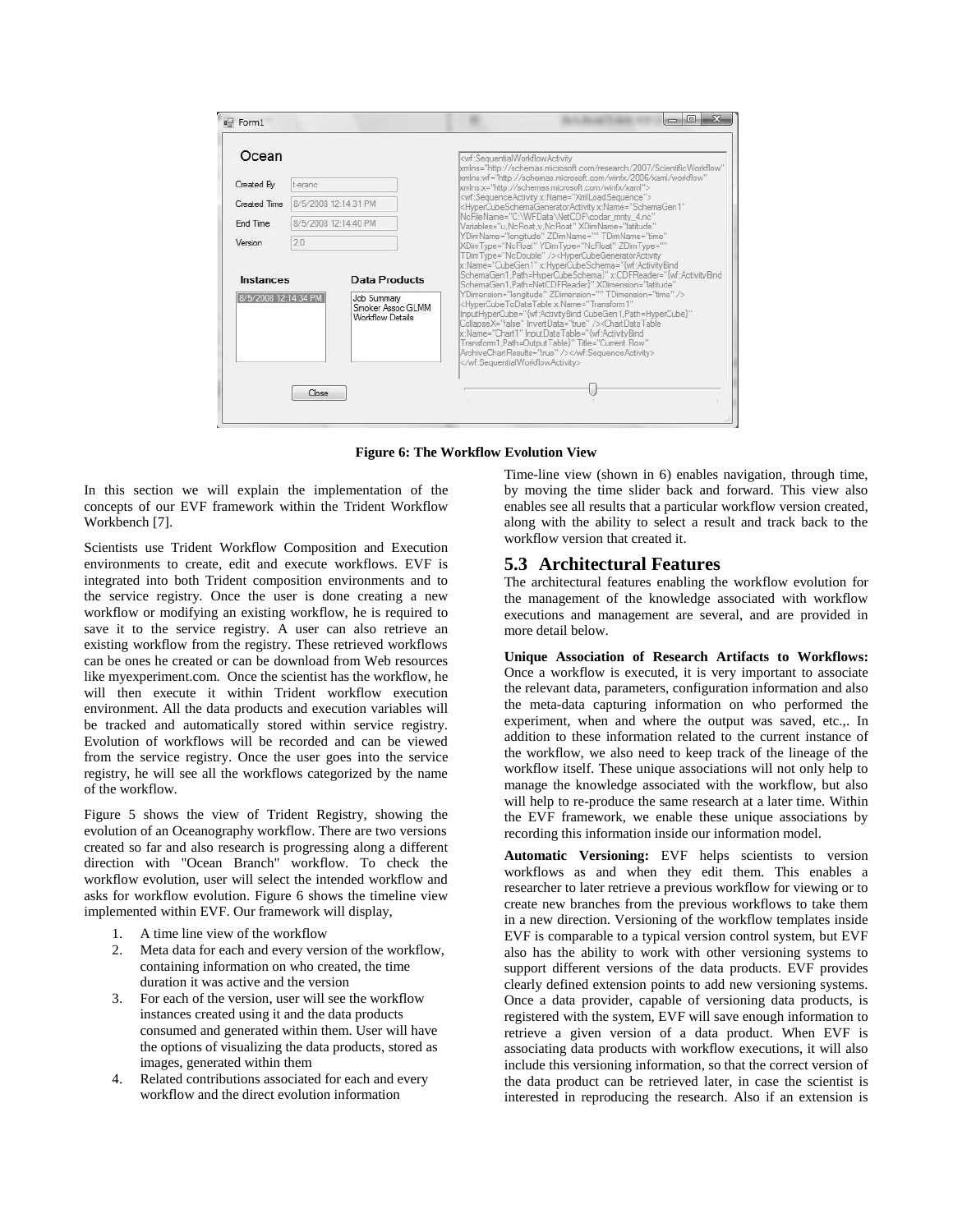registered to handle the versioning system, EVF will use that extension to automatically retrieve the data and to execute the workflow within Trident. During workflow authoring process, scientist will keep on changing a workflow and might also save all the intermediate steps. But at the end he might only execute the last version of the workflow. Should the scientist opt to delete the previous versions, EVF gives the control to the user to select the versions to persist inside the registry or to remove from the system. This will not only reduce the clutter in the scientist's workspace, but also optimizes the workflow lineage information persistence.

**Validity of a Workflow: Versioning** of workflow brings up questions about the validity of a workflow. When a new version of the workflow is created, it is a questionable whether to leave the previous versions of the workflow to be still executable or not. Within EVF we leave this decision up to scientist and select one of the solutions. In our framework each workflow is assigned a unique ID and a version number VN and a time interval  $[V^b, V^e)$  that represents the time interval during which a workflow was valid. A new version of workflow ID at time t is assigned a unique version number VN, and validity interval  $[V^t,$ ∞]. If only one version of a workflow is allowed to be active at any point in time, which is a configuration option, the previous version VN is assigned a validity interval of  $(V^0, V^t)$ . Validity of a workflow only restricts whether it can be re-executed or not. All the information of previous workflows can still be tracked irrespective of this option.

**Navigation through Time: Navigating** through time can give a researcher a unique view on the evolution of their research. A scientist might see change or improvement in the results of their experiments over time. They may witness the effects of the different data sets being used, or may use visual evolution to determine ownership of a piece of work or to see the contribution this particular piece of research has from the previous or related work. With the information model (Figure 2) we propose in our work, navigation through time becomes easier because it captures all the information needed for the scientists to visualize the evolution of their work. Since this information model associates the workflow instances of a given version of the workflow, scientists can also see the runtime information of each and every workflow execution. We believe that providing this information along a time-line will give users more insight into their research.

#### **6. Performance Evaluation**

The performance evaluation of the versioning model is focused on evaluating three strategies for versioning. These approaches have performance and usability tradeoffs that we attempt to capture. The three strategies to be used during versioning are.

- 1. No Delta, No Checkpointing: each version of the workflow is saved as it is to the file system and differentiated by its version number.
- 2. With Delta, No Checkpointing: the difference between the current version and the previous version (delta) of the workflow is saved in to the file system. If a version has to be recovered, all the deltas up to that version, must be applied to the first version of the workflow
- 3. With Delta, With Checkpointing: the difference between the current version and the previous version (delta) of the workflow is saved in to the file system. But the full workflow is saved after each fixed number

of versions (checkpoints). To recover a given version, the closest Checkpointed workflow should be retrieved and the deltas after that point should be applied to that workflow.

We identify two workflows, arbitrarily called "O" and "M", selected for their difference in size of the workflow and on the difference in bytes between two successive versions of the workflows; see Table 1. The O workflow use case is used to analyze the overheads of working objects, which are subjected to small changes, compared to the size of the object. The M workflow use case analyses the overheads of working with objects which will be subjected to larger changes. All the evaluations are run inside a 2.0GHz dual-core processor, 4GB memory and on Windows 7 Ultimate 64-bit operating system.

|   |      | Workflow   Size (Bytes)   Delta (Bytes) |
|---|------|-----------------------------------------|
|   | 1032 | 210                                     |
| M |      | 2564                                    |

**Table 1: Workflows Used for Evaluations**

#### **6.1 File Write**

The first experiment evaluates the write time for successive versions of a given file, for each of the three different versioning strategies. Figures 7 and 8 show the variation of the time spent for writing the file against the version number of the file, for O and M workflows respectively. For both the workflows, "No delta, No Checkpointing" option performs better, because it takes constant amount of time to write a file as it is. "With Delta, No Checkpointing" case is worst, because before writing the new version of a file, it needs to recover the previous version and get the difference with that version. For this, the system needs to recover the previous version by retrieving all the previous versions. As proven in the graph the time to write a given version is directly proportional to the version number of the file. "With Delta, With Checkpointing" case, performs better than "With Delta, No Checkpointing" but not better than "No delta, No Checkpointing". For the larger M workflow, with larger deltas, "No delta, No Checkpointing" option performs at least 20-30 times faster than the other two options.

## **6.2 Version Recovery Time**

This experiment evaluates the time taken to retrieve a given version of a file, for each of the three different versioning strategies. [Figure 9](#page-7-0) and [Figure](#page-7-1) shows the variation of the time spent for recovering a version against the version number of the file, for O and M workflows respectively. For both the workflows, "No delta, No Checkpointing" options performs better, because to recover a version, it only needs to retrieve the file from the file system. "With Delta, No Checkpointing" case is worst, because to recover a given version, it needs time to retrieve all the previous versions to re-construct the file. As proven in the graph the time to retrieve a given version is directly proportional to the version number of the file. The compromise case "With Delta, With Checkpointing", performs better than "With Delta, No Checkpointing" but not better than "No delta, No Checkpointing". For both the workflows, "No delta, No Checkpointing" option performs at most 10 times faster than the other two options.

#### **6.3 Storage Requirements**

This experiment evaluates the storage requirements for each of the three different versioning strategies. [Figure 1](#page-7-2)1 and [Figure 1](#page-8-1)2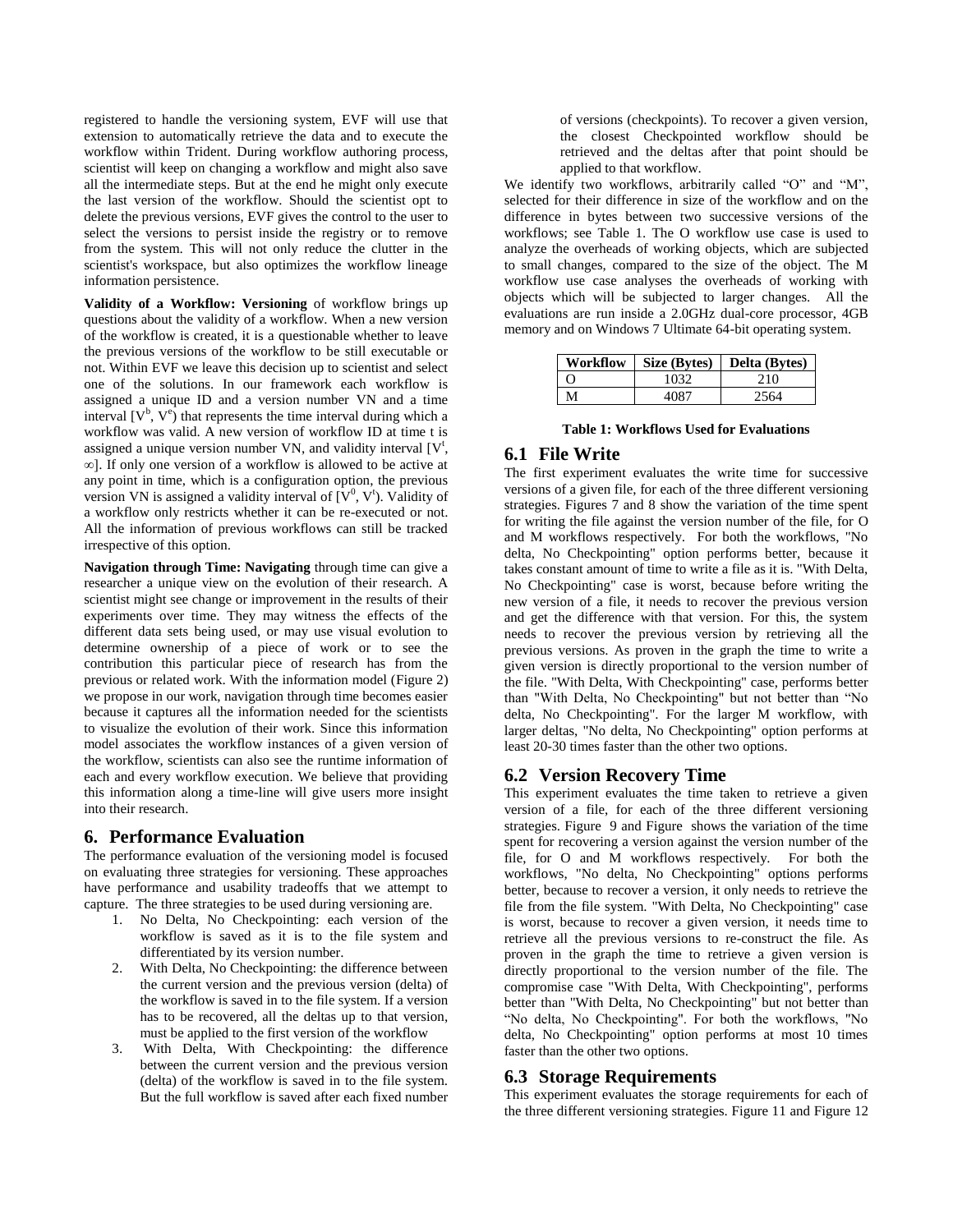shows the accumulated storage requirement to save all the versions up to a given version against the version number, for O and M workflows respectively. As can be seen in both the graphs, "No delta, No Checkpointing" option takes the most storage to save a version of a file, and increases linearly with the increase of versions. For O workflow, the other two options uses 4-5 times less storage (at most) than "No delta, No Checkpointing" option. But for the M workflow, the storage saving is 2 times at most.

### **6.4 Amount of Data Retrieved to Recover a Version**

This experiment evaluates the amount of data to be retrieved to recover a file version (recovery overhead) for each of the three different versioning strategies. [Figure 1](#page-8-2)3 and 14 visualize the recovery overhead of all the versions up to a given version against the version number, for O and M workflows respectively.



**Figure 7: File Write Time - O Workflow**







<span id="page-7-0"></span>

**Figure 10: Recovery Time - M Workflow**

<span id="page-7-1"></span>

<span id="page-7-2"></span>**Figure 11: Space Usage for a Version - O Workflow**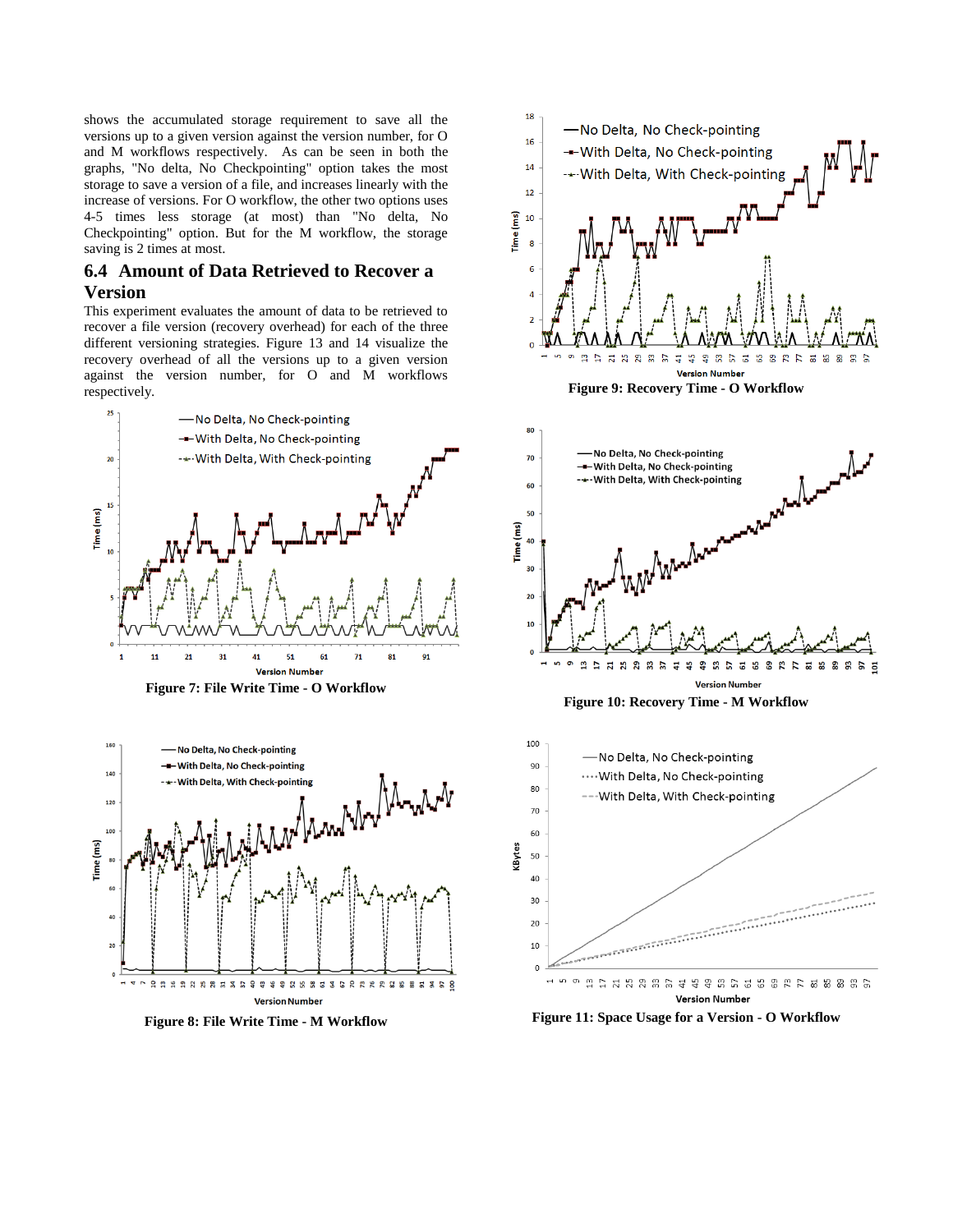

<span id="page-8-1"></span>**Figure 12: Space Usage for a Version – M Workflow**



<span id="page-8-2"></span>**Figure 13: Amount of Data Retrieved to Recover a Version - O Workflow**



**Figure 14: Amount of Data Retrieved to Recover a Version – M Workflow**

Again for both the workflows, "No delta, No Checkpointing" option performs better, because to recover a version, it only needs to retrieve only that particular file from the file system. "With Delta, No Checkpointing" case is worst, because to recover a given version, it needs retrieve all the previous versions to re-construct the file. As proven in the graph, using "With Delta, No Checkpointing" option, the overhead to retrieve a given version is directly proportional to the version number of the file. The compromise case "With Delta, With Checkpointing", performs better than "With Delta, No Checkpointing" but not better than "No delta, No Checkpointing". For O workflow, "No delta, No Checkpointing" option's overhead is at most 3 times better than the other two options, whereas for the M workflow it is 15-20 times better.

#### <span id="page-8-0"></span>**7. Discussion and Future Work**

We evaluate three options for maintaining the different versions of an object in the system. Though "No delta, No Checkpointing" options performs poorly with respect to storage usage (4-5 times for smaller workflow, smaller delta and 2-times for larger workflow, large delta) it outperforms both other options with respect to version save time (20-30 times for the large workflow, large delta and 5 times for smaller workflow, small delta) and version recovery time (10 times for the smaller workflow, small delta and (5 times larger workflow, large delta). So in selecting an option to maintain objects within the system, one should take following factors into consideration the size of the data objects, the average changes for data objects between different versions of the same object, and the response time to the user and the system.

By employing a strategy to dynamically adjust to the properties of different objects rather than adhere to a static policy, the system will perform better. The underlying registry implementation should be able to support saving new versions as deltas or as it is. If the deltas are used, recovering a given version can be achieved with or without checkpointing[. Figure 2](#page-3-1) captures the artifacts EVF can version in an experiment. Even though output data is versioned within the EVF framework, it can be a challenge to visualize them if the relevant software is not available later. Our implementation enables visualization of output data products stored as images. The system can be extended to integrate other visualizations tools within Trident enabling scientists to visualizations within Trident itself.

We are using the Trident Workflow Workbench in LEAD II, and expect to use EVF in practice in that context for exploring reproduceabiltity and experiment recreation. We are integrating real time data sources into Trident to be used within EVF, using the versioning control services provided by those services. An interesting exercise is to reproduce a workflow, retrieving previous version data inputs from those data sources, and also the previous versions of workflows within EVF framework to reproduce a previously run workflow.

#### **8. References**

- [1] Amazon S3 Web Service.<http://aws.amazon.com/s3>
- [2] Microsoft SQL Server Data Services (SSDS). [www.microsoft.com/sql/dataservices/default.mspx.](http://www.microsoft.com/sql/dataservices/default.mspx)
- [3] A. Adya, W. J. Bolosky, M. Castro, G. Cermak, R. Chaiken, J. R. Douceur, J. Howell, J. R. Lorch, M. Theimer, and R. P. Wattenhofer. Farsite: federated, available, and reliable storage for an incompletely trusted environment. *In Proceedings of the 5th Symposium on*